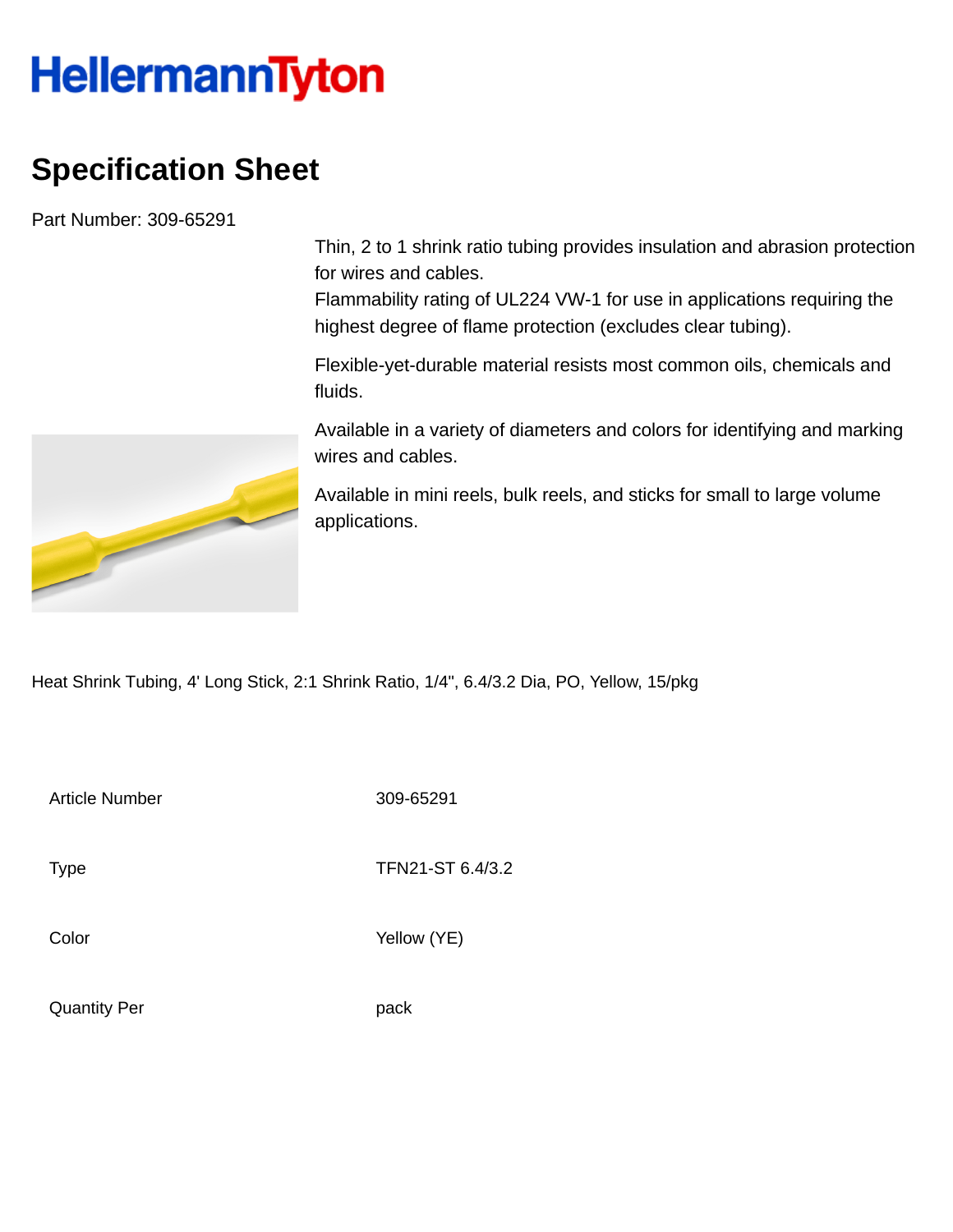| <b>Product Description</b>   | TFN21 is a highly flexible thin wall heat shrink tubing with a 2 to 1<br>shrink ratio and excellent flame retardant properties. In addition to<br>providing insulation and abrasion protection for wires and cables, the<br>polyolefin material also offers resistance to oils, solvents and<br>chemicals. Available in mini reels, bulk reels and sticks, for small to<br>large volume applications. |
|------------------------------|-------------------------------------------------------------------------------------------------------------------------------------------------------------------------------------------------------------------------------------------------------------------------------------------------------------------------------------------------------------------------------------------------------|
| <b>Short Description</b>     | Heat Shrink Tubing, 4' Long Stick, 2:1 Shrink Ratio, 1/4", 6.4/3.2 Dia,<br>PO, Yellow, 15/pkg                                                                                                                                                                                                                                                                                                         |
| <b>Global Part Name</b>      | TFN21-ST 6.4/3.2-PO-X-YE                                                                                                                                                                                                                                                                                                                                                                              |
| Variant                      | Thin-Wall                                                                                                                                                                                                                                                                                                                                                                                             |
| Nominal Diameter (Imperial)  | 0.25                                                                                                                                                                                                                                                                                                                                                                                                  |
| Nominal Diameter (Metric)    | 6.4                                                                                                                                                                                                                                                                                                                                                                                                   |
| Wall Thickness WT (Imperial) | .022                                                                                                                                                                                                                                                                                                                                                                                                  |
| Wall Thickness WT (Metric)   | 0.56                                                                                                                                                                                                                                                                                                                                                                                                  |
|                              |                                                                                                                                                                                                                                                                                                                                                                                                       |
| Material                     | Polyolefin, cross-linked (PO-X)                                                                                                                                                                                                                                                                                                                                                                       |
| <b>Material Shortcut</b>     | PO-X                                                                                                                                                                                                                                                                                                                                                                                                  |
| Flammability                 | UL 224 VW-1 (except clear)                                                                                                                                                                                                                                                                                                                                                                            |
| Halogen Free                 | No                                                                                                                                                                                                                                                                                                                                                                                                    |